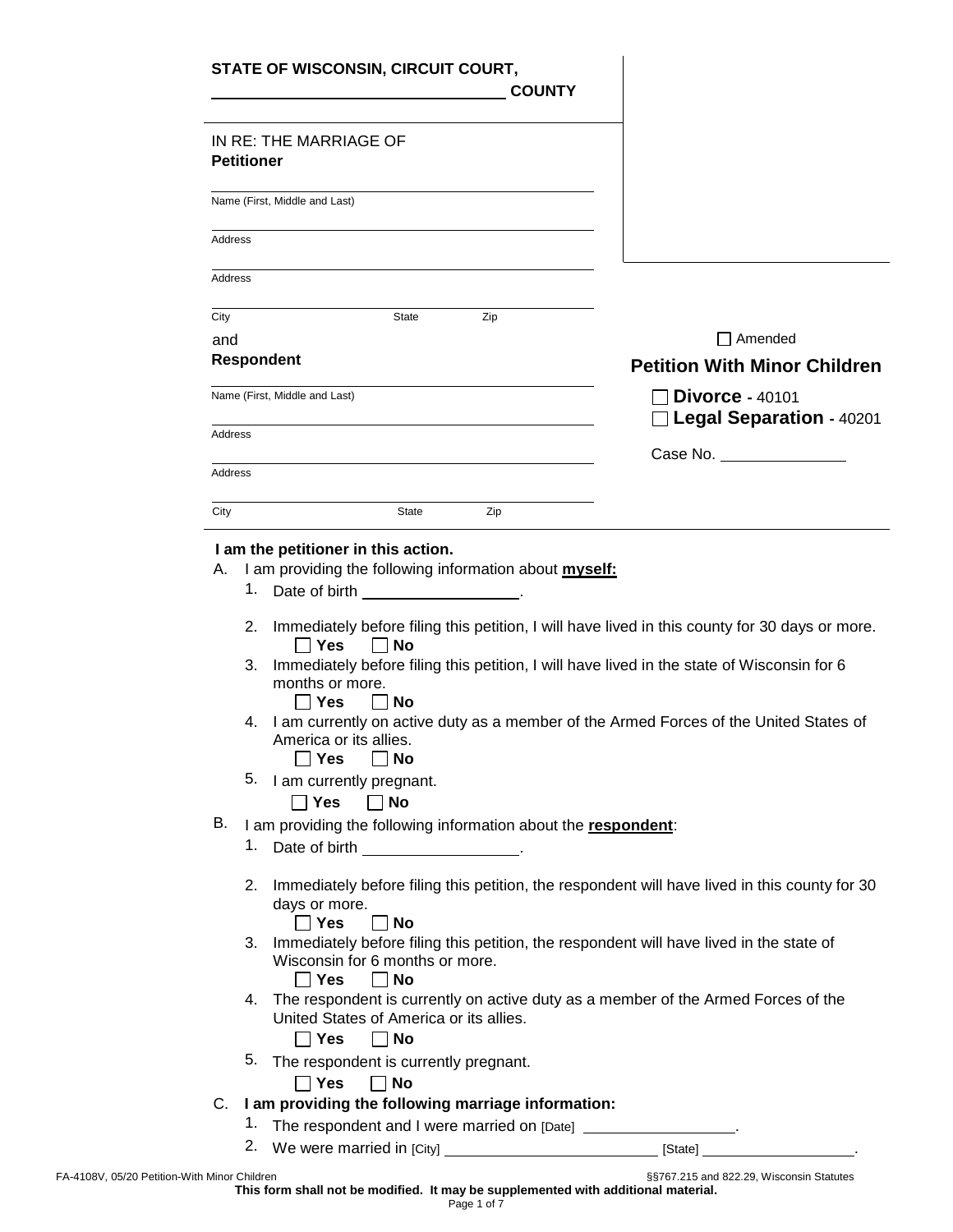|    | 3. | I am filing for<br>a. Divorce. This marriage is irretrievably broken.<br>□ b. Legal Separation. This marriage is broken and the reason I am requesting a legal                                                                       |                      |
|----|----|--------------------------------------------------------------------------------------------------------------------------------------------------------------------------------------------------------------------------------------|----------------------|
|    |    |                                                                                                                                                                                                                                      |                      |
|    | 4. | <b>Previous Actions</b>                                                                                                                                                                                                              |                      |
|    |    | This is the first time that either party have filed for divorce or legal separation from                                                                                                                                             |                      |
|    |    | each other in Wisconsin or in any other state:                                                                                                                                                                                       |                      |
|    |    | a. Yes                                                                                                                                                                                                                               |                      |
|    |    | $\Box$ b. <b>No:</b> County<br><b>State</b>                                                                                                                                                                                          |                      |
|    |    | Case No.                                                                                                                                                                                                                             |                      |
|    |    | Has this case been dismissed? $\Box$ Yes $\Box$ No                                                                                                                                                                                   |                      |
|    | 5. | This is my first marriage. $\Box$ Yes $\Box$ No                                                                                                                                                                                      |                      |
|    |    | a. I was previously married to <b>way to the control of the control of the control of the control of the control of the control of the control of the control of the control of the control of the control of the control of the</b> |                      |
|    |    | b. The marriage was terminated by $\Box$ divorce. $\Box$ death.                                                                                                                                                                      |                      |
|    |    | c. Date of the divorce or death __________________________________.                                                                                                                                                                  |                      |
|    |    | d. The divorce was granted in:                                                                                                                                                                                                       |                      |
|    |    |                                                                                                                                                                                                                                      |                      |
|    |    |                                                                                                                                                                                                                                      |                      |
|    |    |                                                                                                                                                                                                                                      |                      |
|    |    | f. The marriage was terminated by $\Box$ divorce. $\Box$ death.                                                                                                                                                                      |                      |
|    |    |                                                                                                                                                                                                                                      |                      |
|    |    | h. The divorce was granted in:                                                                                                                                                                                                       |                      |
|    |    |                                                                                                                                                                                                                                      |                      |
|    |    |                                                                                                                                                                                                                                      | State ______________ |
|    |    | If you had more than 2 previous marriages, repeat 5e-5h on an additional sheet.                                                                                                                                                      |                      |
|    | 6. | This is the respondent's first marriage. $\Box$ Yes $\Box$ No                                                                                                                                                                        |                      |
|    |    | a. The respondent was previously married to <b>construct the respondent value of the construct of the construct</b> .                                                                                                                |                      |
|    |    | b. The marriage was terminated by $\Box$ divorce. $\Box$ death.                                                                                                                                                                      |                      |
|    |    | c. Date of the divorce or death ___________________________________.                                                                                                                                                                 |                      |
|    |    | d. The divorce was granted in:                                                                                                                                                                                                       |                      |
|    |    |                                                                                                                                                                                                                                      |                      |
|    |    | e. The respondent was also previously married to _____                                                                                                                                                                               |                      |
|    |    | f. The marriage was terminated by: $\Box$ divorce. $\Box$ death.                                                                                                                                                                     |                      |
|    |    |                                                                                                                                                                                                                                      |                      |
|    |    | h. The divorce was granted in                                                                                                                                                                                                        |                      |
|    |    | Name of court Contract Country Contract Country Country Country Country Country Country Country Country Country Country Country Country Country Country Country Country Country Country Country Country Country Country Countr       |                      |
|    |    | City                                                                                                                                                                                                                                 | State __________     |
|    |    | If the respondent had more than 2 previous marriages, repeat 6e-6h on an additional sheet.                                                                                                                                           |                      |
| D. |    | I am providing the following information regarding children:                                                                                                                                                                         |                      |
|    | 1. | Minor Children that we have together                                                                                                                                                                                                 |                      |
|    |    | a. The minor children (age 17 or younger) of me and the respondent (born or                                                                                                                                                          |                      |
|    |    | adopted) before or during our marriage are                                                                                                                                                                                           |                      |
|    |    | b. None.                                                                                                                                                                                                                             |                      |
|    |    | <b>Name of Minor Child</b>                                                                                                                                                                                                           | Date of Birth        |
|    |    |                                                                                                                                                                                                                                      |                      |
|    |    |                                                                                                                                                                                                                                      |                      |
|    |    |                                                                                                                                                                                                                                      |                      |

2. **Adult** Children that we have together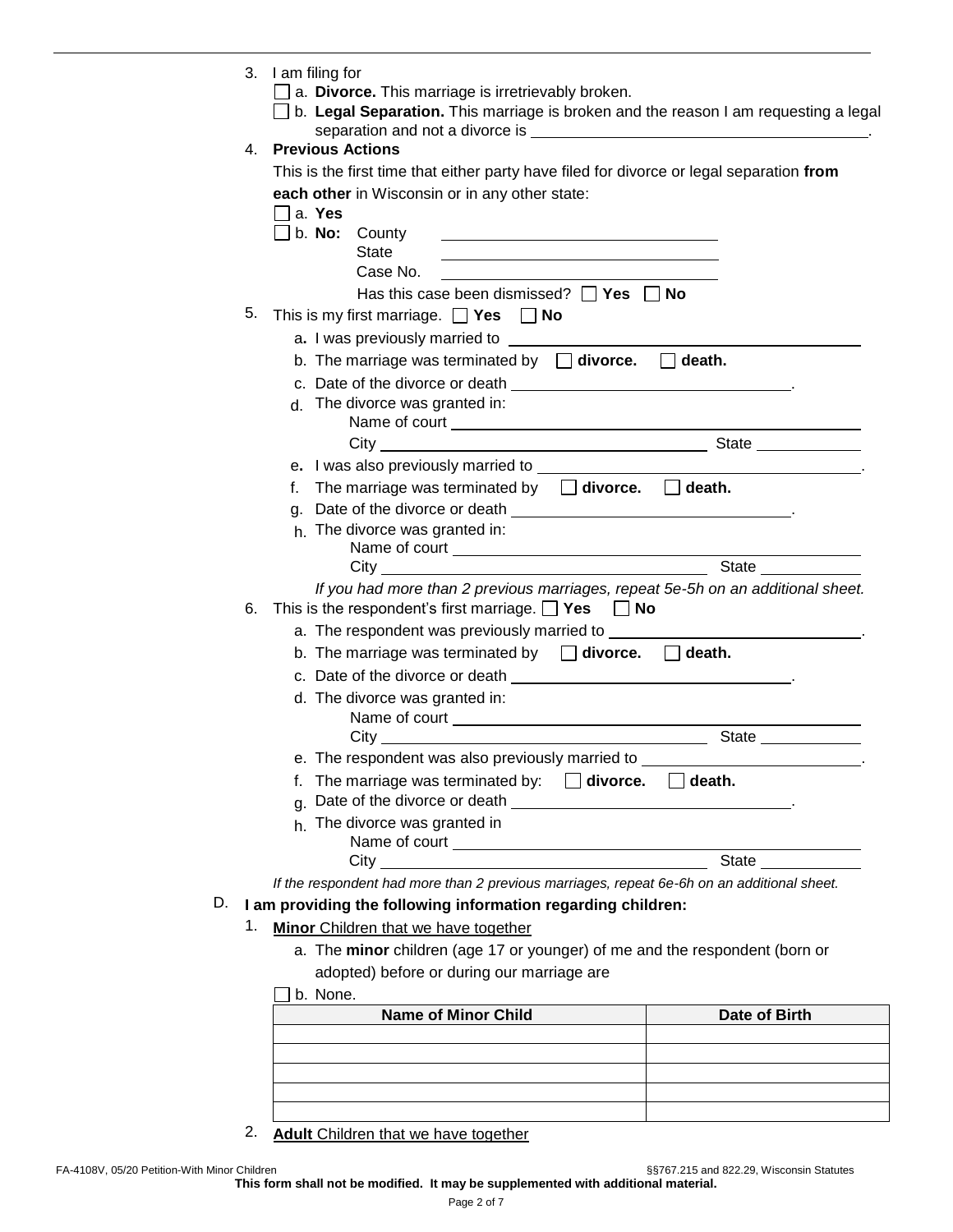a. The **adult** children (age 18 or older) of me and the respondent (born or adopted) before or during our marriage are

b. None.

| <b>Name of Adult Child</b> | Date of Birth |
|----------------------------|---------------|
|                            |               |
|                            |               |
|                            |               |
|                            |               |
|                            |               |

# 3. **Other** Children

a. **Other** children born or adopted during this marriage by either party.

| <b>Name of Child</b>                                                                  | Date of Birth                                                                  | <b>Parent</b> |
|---------------------------------------------------------------------------------------|--------------------------------------------------------------------------------|---------------|
|                                                                                       |                                                                                |               |
|                                                                                       |                                                                                |               |
|                                                                                       |                                                                                |               |
|                                                                                       |                                                                                |               |
|                                                                                       |                                                                                |               |
|                                                                                       |                                                                                |               |
|                                                                                       |                                                                                |               |
| Has paternity been established?                                                       |                                                                                |               |
|                                                                                       |                                                                                |               |
| Have the minor children lived in Wisconsin 6 months or more with at least one of the  |                                                                                |               |
| parents? $\Box$ Yes $\Box$ No                                                         |                                                                                |               |
| The current address of the minor child(ren) is/are                                    |                                                                                |               |
|                                                                                       |                                                                                |               |
|                                                                                       |                                                                                |               |
|                                                                                       |                                                                                |               |
| Previous addresses for the minor child(ren) is/are                                    |                                                                                |               |
|                                                                                       | None (the children have lived at the current address for the last five years). |               |
|                                                                                       |                                                                                |               |
|                                                                                       |                                                                                |               |
|                                                                                       |                                                                                |               |
|                                                                                       |                                                                                |               |
|                                                                                       |                                                                                |               |
|                                                                                       |                                                                                |               |
|                                                                                       |                                                                                |               |
| Currently, or during the last 5 years, one or more of the minor children lived with a |                                                                                |               |
| person other than a parent.                                                           |                                                                                |               |
| $\Box$ Yes $\Box$ No                                                                  |                                                                                |               |
| Child                                                                                 |                                                                                |               |
| Person                                                                                |                                                                                |               |
| Address<br><b>Address</b>                                                             |                                                                                |               |
| City, State, Zip                                                                      |                                                                                |               |
|                                                                                       |                                                                                |               |
| Child                                                                                 |                                                                                |               |
| Person                                                                                |                                                                                |               |
| <b>Address</b>                                                                        |                                                                                |               |
| <b>Address</b>                                                                        |                                                                                |               |
| City, State, Zip                                                                      |                                                                                |               |

**This form shall not be modified. It may be supplemented with additional material.**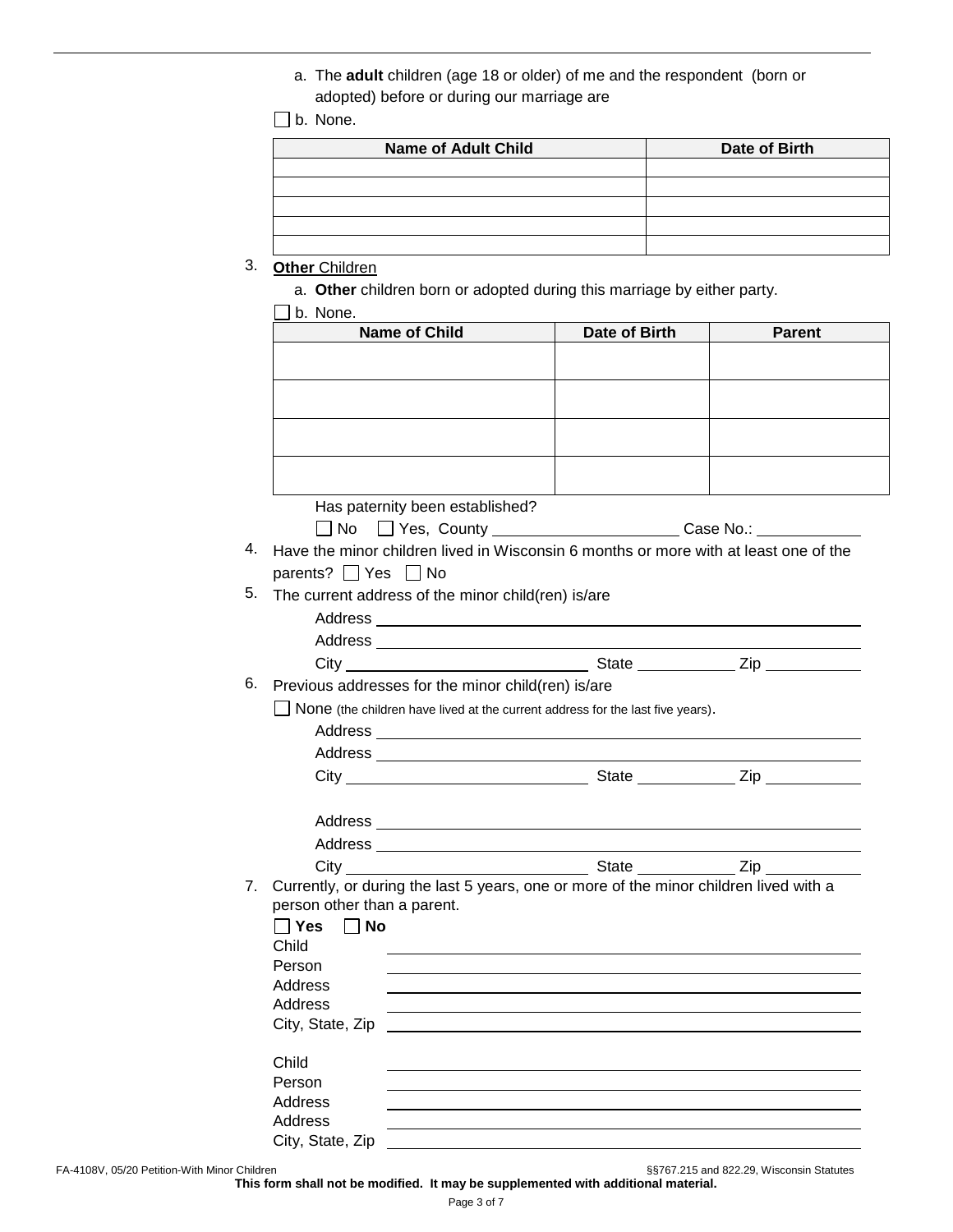|    | Child                                |                                                                                                 |  |
|----|--------------------------------------|-------------------------------------------------------------------------------------------------|--|
|    | Person                               |                                                                                                 |  |
|    | Address                              |                                                                                                 |  |
|    | Address                              |                                                                                                 |  |
|    |                                      |                                                                                                 |  |
| 8. |                                      | I personally have been (or I am aware of others who have been) a party, witness or participated |  |
|    |                                      | in another way in other past court proceedings concerning the paternity, custody of or          |  |
|    |                                      | physical placement or visitation with the minor children listed in D1 or D3, in Wisconsin       |  |
|    | or in any other state.               |                                                                                                 |  |
|    |                                      | $\Box$ a. Yes and the paternity, custody, physical placement, or visitation order was           |  |
|    | granted in:                          |                                                                                                 |  |
|    |                                      |                                                                                                 |  |
|    |                                      |                                                                                                 |  |
|    | $\vert \vert$ b. No.                 |                                                                                                 |  |
| 9. |                                      | I am aware of a proceeding that could affect the current proceeding, including                  |  |
|    |                                      | proceedings for enforcement and proceedings related to domestic violence, protective            |  |
|    |                                      | orders, termination of parental rights, or adoption concerning the children listed in D1 or     |  |
|    | D3, in Wisconsin or any other state. |                                                                                                 |  |
|    |                                      | $\Box$ a. Yes, and the proceeding that could affect the current proceeding is in:               |  |
|    |                                      |                                                                                                 |  |
|    |                                      |                                                                                                 |  |
|    |                                      |                                                                                                 |  |
|    | $\Box$ b. No.                        |                                                                                                 |  |
|    |                                      | 10. The respondent and I have made written agreements or received orders from the court         |  |
|    |                                      | about some or all of the matters in this action such as maintenance (spousal support), child    |  |
|    |                                      | support, legal custody or physical placement of the minor children, or property division.       |  |
|    |                                      | a. Yes, and I have attached a copy of the written agreement to this Petition.                   |  |
|    | b. No                                |                                                                                                 |  |

# **I ASK THE COURT TO GRANT A JUDGMENT AS REQUESTED AND ENTER OTHER ORDERS AS IT DEEMS JUST AND REASONABLE.**

#### **ACTS PROHIBITED BY STATUTE**

Neither party to this divorce or legal separation action can participate in any of the following activities while this action is pending:

1. Harassing, intimidating, physically abusing or imposing any restraint on the personal liberty of the other party or a minor child of either of the parties.

2. Encumbering, concealing, damaging, destroying, transferring, or in any other way disposing of property owned by either or both of the parties, without the consent of the other party or an order of the court, except in the usual course of business, in order to secure necessities or in order to pay reasonable costs and expenses of the action, including attorney fees.

3. Relocating and establishing a residence with a minor child of the parties more than 100 miles from the residence of the other party without the consent of the other party or an order of the court.

4. Removing a minor child of the parties from the state of Wisconsin for more than 90 consecutive days without the consent of the other party or an order of the court.

5. Concealing a minor child of the parties from the other party without the consent of the other party or an order of the court.

#### **A VIOLATION OF THE ABOVE PROHIBITIONS MAY RESULT IN PUNISHMENT FOR CONTEMPT, WHICH MAY INCLUDE MONETARY PENALTIES, IMPRISONMENT, AND OTHER SANCTIONS AS PROVIDED FOR IN §785.04, WIS. STATS.**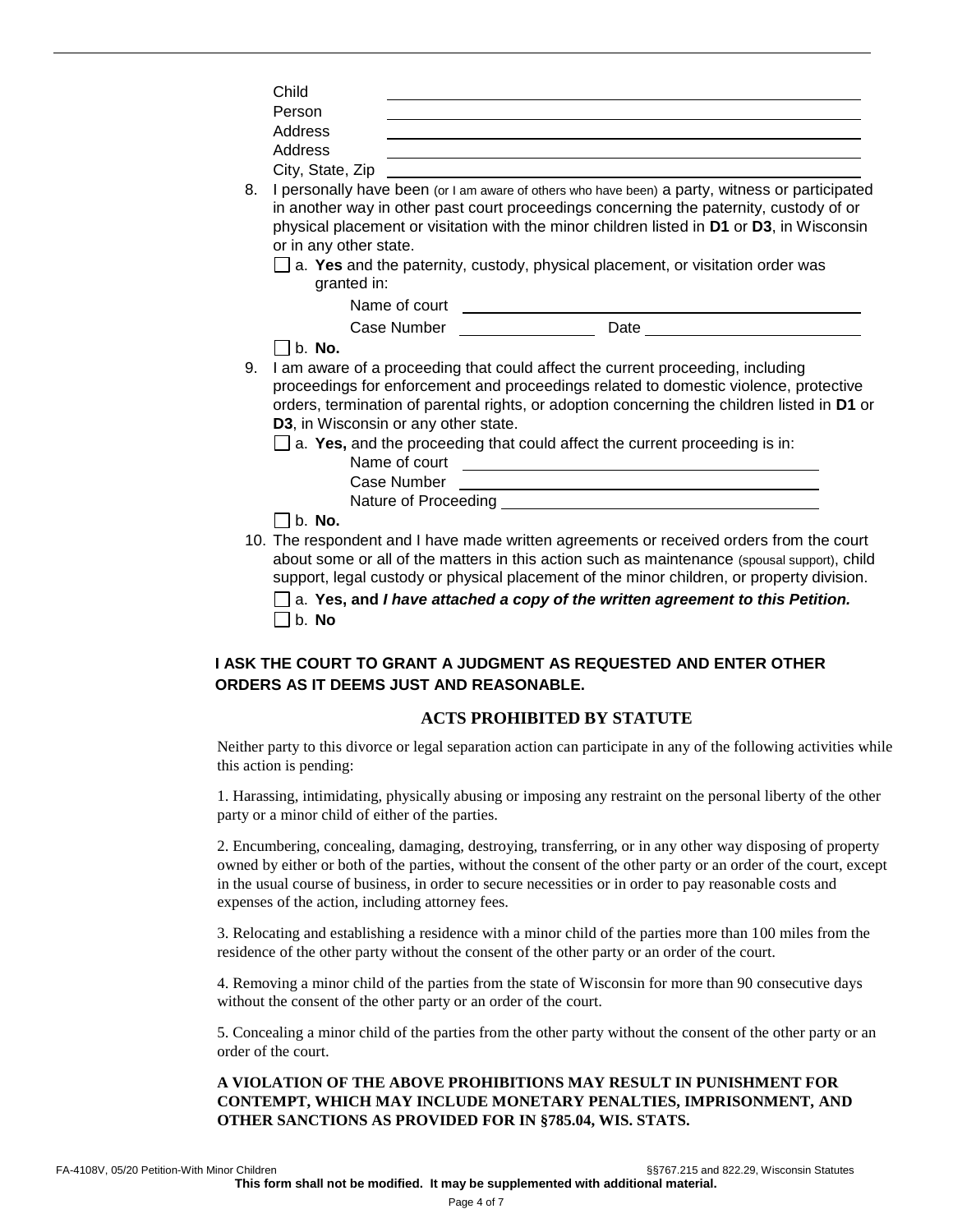A violation of paragraphs 3, 4, or 5 above is not a contempt of court if the court finds that the action was taken to protect a party or a minor child of the parties from physical abuse by the other party and that there was no reasonable opportunity under the circumstances for the party to obtain an order authorizing the action.

These PROHIBITIONS apply until the action is dismissed, a final judgment in the action is entered, or the court orders otherwise.

Date **State Bar No.** (if any)

| <b>STOP!</b><br>Take this document to a Notary Public BEFORE you sign it. |                      |                         |
|---------------------------------------------------------------------------|----------------------|-------------------------|
| State of                                                                  |                      |                         |
| County of                                                                 |                      | Signature               |
| Subscribed and sworn to before me on                                      |                      |                         |
|                                                                           |                      | Name Printed or Typed   |
| Notary Public/Court Official                                              |                      |                         |
|                                                                           |                      | Address                 |
| Name Printed or Typed                                                     |                      |                         |
| My commission/term expires:                                               | <b>Email Address</b> | <b>Telephone Number</b> |

 $\Box$  This notarial act involved the use of communication technology.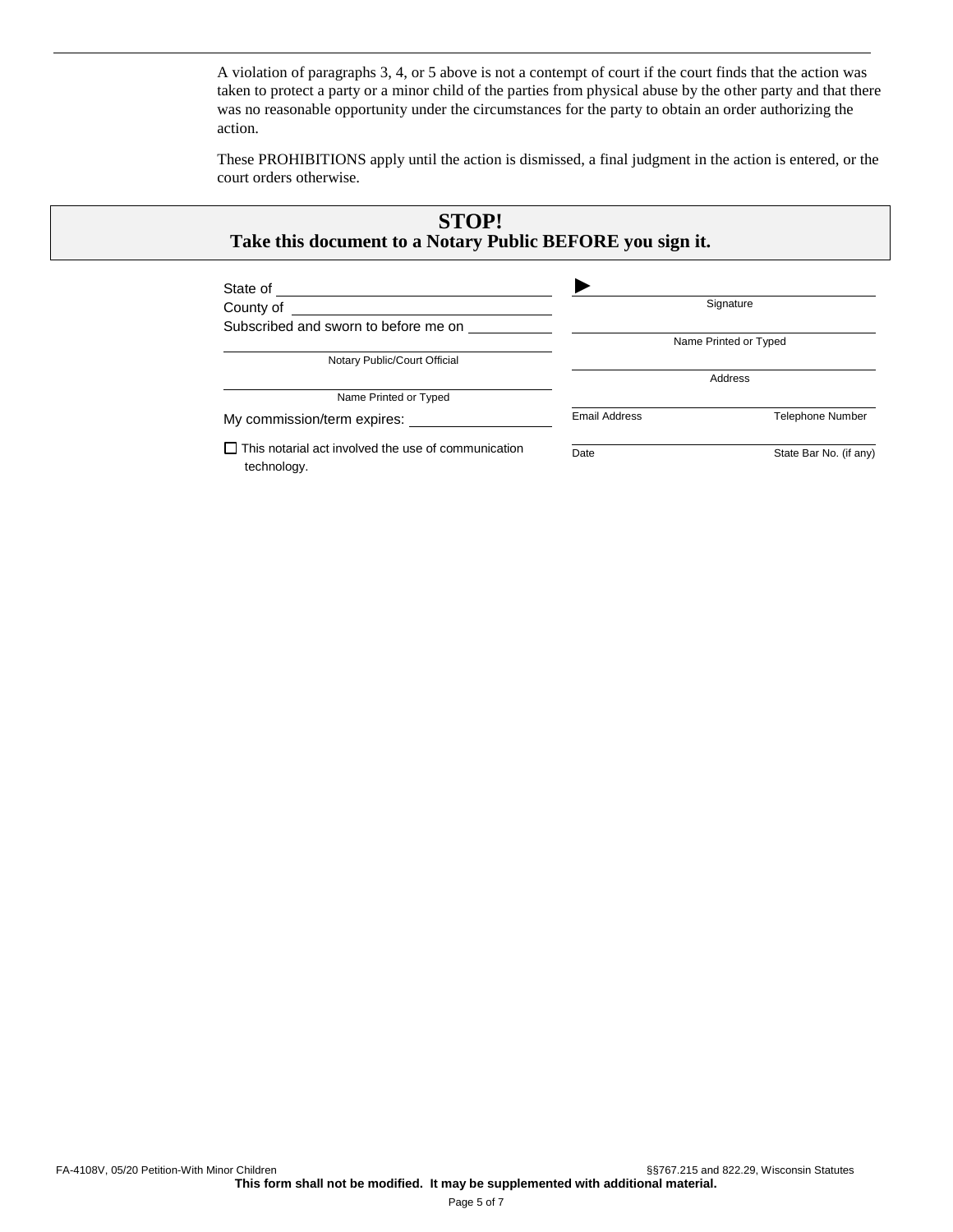# **Wisconsin Department of Children and Families Child Support Percentage of Income Standards**

#### **Authority and Purpose**

§49.22(9), Wis. Stats. requires the Department to adopt and publish a standard, based upon a percentage of the gross income and assets of either or both parents, to be used by courts in determining child support obligations. Chapter DCF 150 of the Wisconsin Administrative Code establishes Wisconsin's percentage of income standard for child support. It is based upon the principle that the child's standard of living should, to the degree possible, be the same as if the child's parents were living together.

Chapter DCF 150 defines the income upon which the support obligation is based, and sets the percentages of income for computing the support obligation based upon a number of children. It also explains optional procedures for adjusting the obligation when the parents share placement, when the parent has an obligation to support another family, or when the payer has particularly high or low income.

### **Applicability**

The percentage standard applies to any temporary and final order for child support, including child support stipulations agreed to by both parents and modifications of existing child support orders. When used to calculate family support, the amount determined under the standard should be increased by the amount necessary to provide a net family support payment, after state and federal income taxes are paid, of at least the amount of a child support payment under the standard.

### **Definition of Income and Assets**

Chapter DCF 150 defines gross income as income from any source, whether or not it is reported or taxed under federal law. The income can be in the form of money, property, or services. Public assistance or child support received from previous marriages or business expenses, which the court determines are reasonably necessary for the production of income or operation of a business are subtracted, and wages paid to dependent household member are added to determine "gross income available for child support."

The court may also determine that income may be "imputed" (assumed at a given level) based on earning capacity and/or assets, and that imputed income is added to the gross income for the calculation of the support obligation.

#### **THE PERCENTAGE STANDARD**

| The percentages are: | 17% for one child             |
|----------------------|-------------------------------|
|                      | 25% for two children          |
|                      | 29% for three children        |
|                      | 31% for four children         |
|                      | 34% for five or more children |
|                      |                               |

Wisconsin Statutes require temporary and final support orders to be expressed as fixed sum in most situations.

For further details, refer to Chapter DCF 150 of the Wisconsin Administrative Code and Wisconsin Statute 767 Actions Affecting the Family. (Choose "Wisconsin Law" on [http://www.legis.state.wi.us\)](http://www.legis.state.wi.us/)